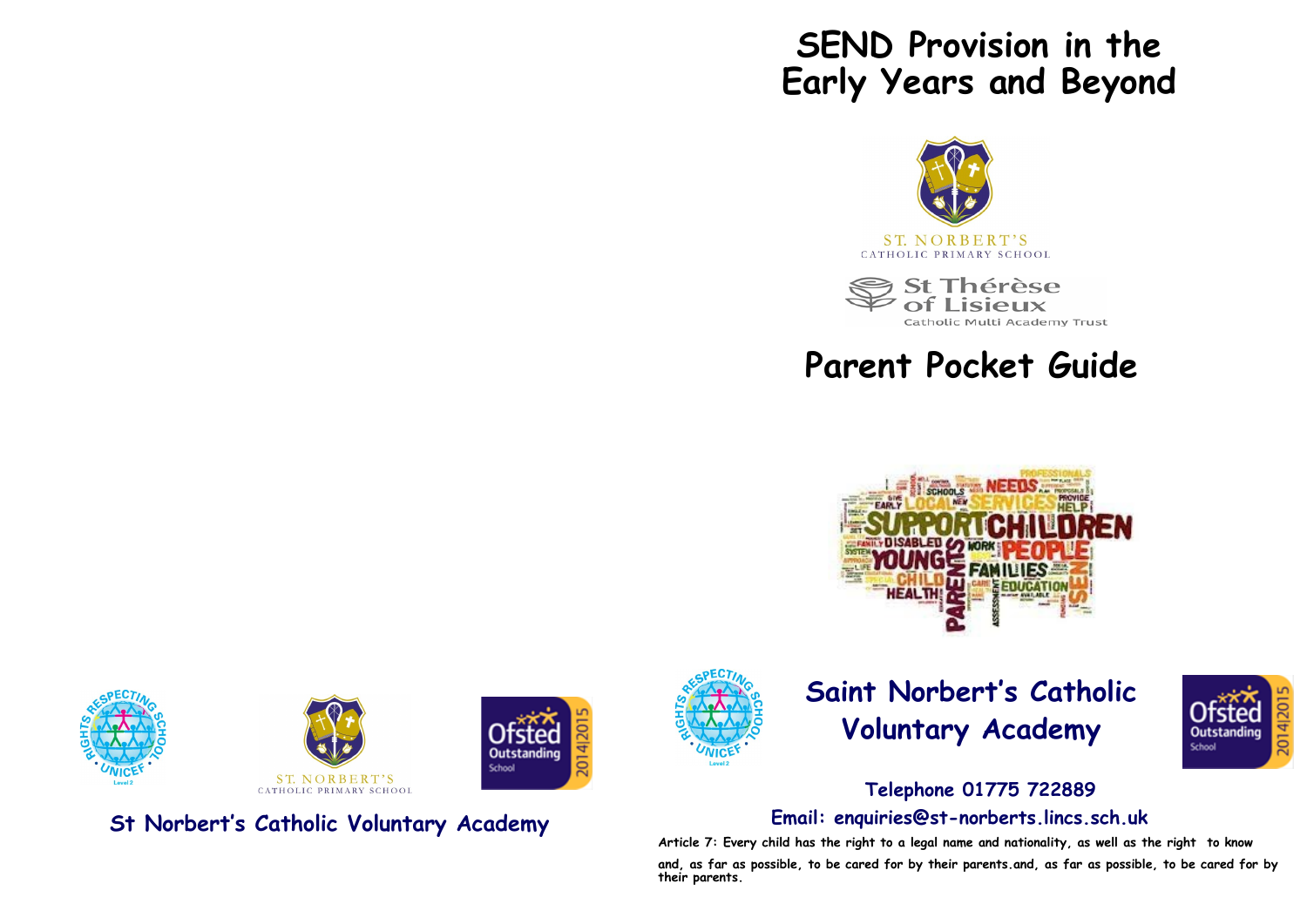

#### **SEN Support in the Early Years – A Graduated Approach**

Settings are required to have regard to the Code of Practice. The Code explains the approach that settings should adopt. SEN Support in the early years includes a graduated approach and a cycle of **Assess, Plan, Do, Review.** 

*Providers must have arrangements in place to support children with SEN or disabilities. These arrangements should include a clear approach to identifying and responding to SEN.* 

*Where a setting identifies a child as having SEN they must work in partnership with parents to establish the support the child needs.* 

*It is particularly important in the early years that there is no delay in making any necessary special educational provision.* 

**DfE and DH (2015) SEN and disability code of practice: 0-25 years, para 5.4, 5.36- 5.38** 

SEN Support builds on high quality teaching which has been differentiated and personalised for individual children-Universal inclusive provision. Provision should be firmly based in our setting's approach to monitoring the progress and development of all children. The graduated approach should be informed by EYFS materials, the Early Years Outcomes guidance and the Early Support resources.

SEN Support is designed to provide a graduated approach based on a cycle of action that can be revisited with increasing detail, increasing frequency and with the increased involvement of parents. Throughout the graduated approach, the practitioner, usually the child's key person (Which could be the Class Teacher or Teaching Assistant), remains responsible for working with the child on a daily basis and implements agreed interventions. The SENCO supports individual practitioners and leads and co-ordinates the graduated approach across our setting.

A short note that captures the key points of this discussion is a helpful way of thinking about what is necessary to promote children's successful learning and development; and can ensure that, at the review point in the assess, plan, do, review cycle, there is a record of what was planned and done at each stage.

A further guide to what is strictly necessary is what the local authority will require if the setting or the child's parents request an EHC needs assessment. The local authority will consider whether, despite relevant and purposeful action by the early years setting to identify, assess and meet the special educational needs of the child, the child has not made expected progress. The local authority will consider a range of evidence, including evidence of:

- The child's developmental milestones and rate of progress
- The nature, extent and context of the child's SEN
- The action taken by the early years provider

Any evidence that, where progress has been made, it has only been achieved by support that is more than that which is normally provided

• The child's physical, emotional, social development and health needs

### **SEN and disability code of practice: 0-25 years, para 9.14**

Settings will want a standard approach to record-keeping and a standard format to capture the essential evidence. The key test for any standard format is whether it enables the setting to:

• Focus on outcomes and impact

• Focus on the participative assess, plan, do, review process without excessive paperwork

- Capture the essential evidence
- Meet the setting's needs for information
- Meet parents' needs for information
- Capture parents' views
- Capture children's views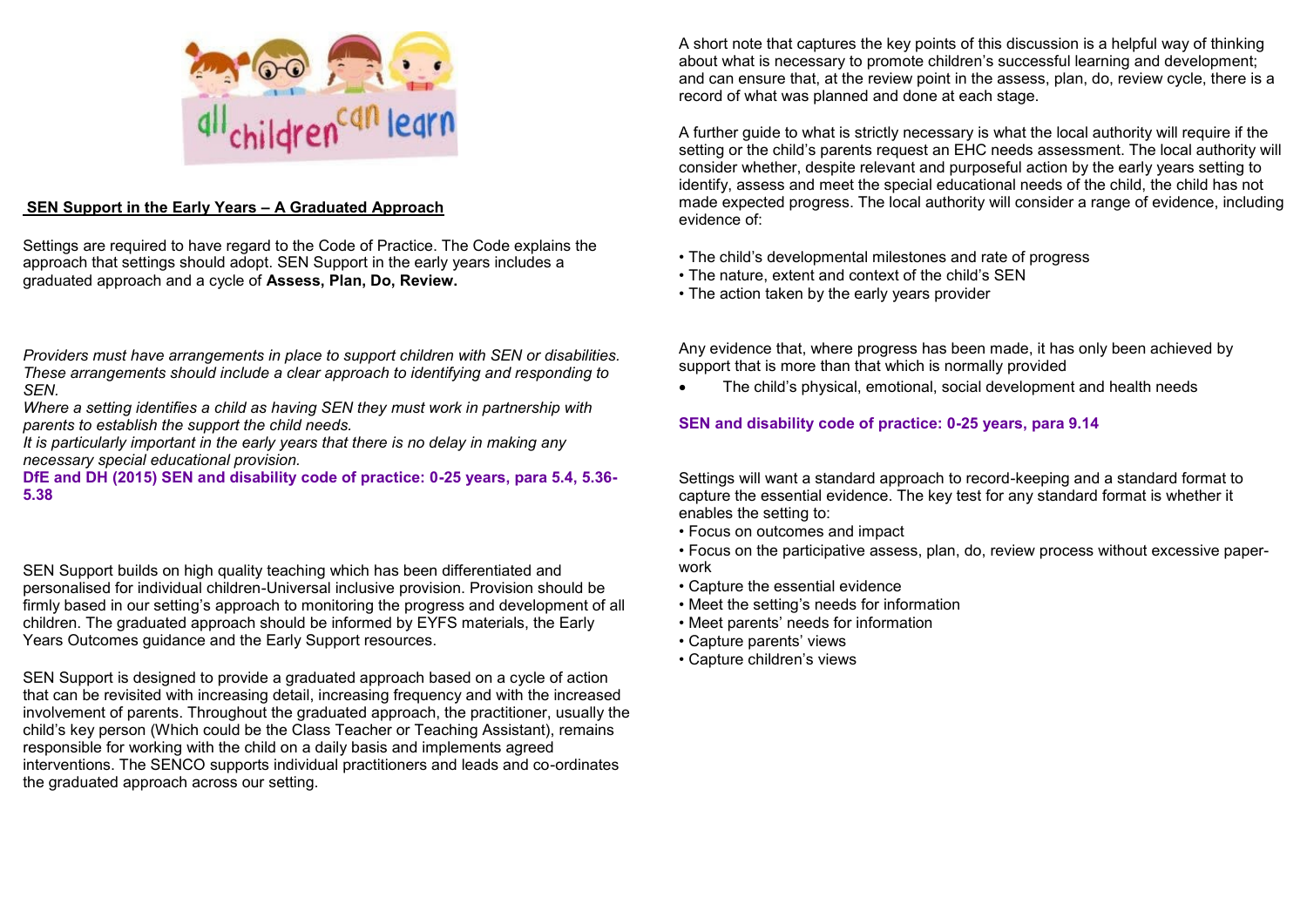#### **SEN support: what next?**

At each cycle the key person and SENCO consider, with the parents, and informed by the child's views, whether the child is making expected progress, and whether:

- Special educational provision and SEN support continue to be required
- To revisit the cycle in more detail or with increased frequency
- More specialist assessment may be called for
- Staff require more specialist advice or the child requires more specialist support
- More specialist expertise is needed to inform reasonable adjustments and access arrangements for a disabled child
- The child requires an EHC needs assessment

## **Keeping records and sharing information**

Practitioners must maintain a record of children under their care as required under the EYFS framework. Such records about their children must be available to parents and they must include how the setting supports children with SEN and disabilities.

## **DfE and DH (2015) SEN and disability code of practice: 0-25 years, para 5.50**

There are a number of key requirements in relation to record-keeping and sharing information:

• EYFS requires practitioners to maintain records;

• Settings will need to be able to provide a range of evidence if they, or the parent, request an EHC needs assessment at any point.

The EYFS is clear about the importance of avoiding excessive paperwork - there is a risk that paperwork swamps or substitutes for the participative decision-making process that is key to improving outcomes for children with SEN. The Schools chapter of the Code of Practice recommends that a short note is made of the discussions with parents and is shared with them. The Early years chapter recommends that this discussion with parents should cover:

- The outcomes they are seeking for the child
- The interventions and support to be put in place
- The expected impact on progress, development, behaviour
- Date for review

All settings should adopt a graduated approach with four stages of action: assess, plan, do and review. This cycle of action:

- Is usually led by the key person, supported by the setting SENCO
- Parents are engaged throughout
- Action is informed by the child's views throughout

The cycle can be revisited in order to identify the best way of securing good progress

- Throughout the cycle, children's views can be represented by parents and practitioners, but in order to ensure the child's views inform the process directly, these need to be captured before any discussion. Whether children communicate verbally or by other means, pictures and objects of reference can be used to promote communication with children about their views and their preferences, both at home and in the setting. These views can be brought to inform discussion and decisions at each stage.
- Disability: at the same time as assessing special educational needs, the Code of Practice encourages settings to consider whether a child may count as disabled under the Equality Act and may require reasonable adjustments as well as special educational provision,

**SEN and disability code of Practice, para xxii.** 

#### **Assess, plan, do, review**